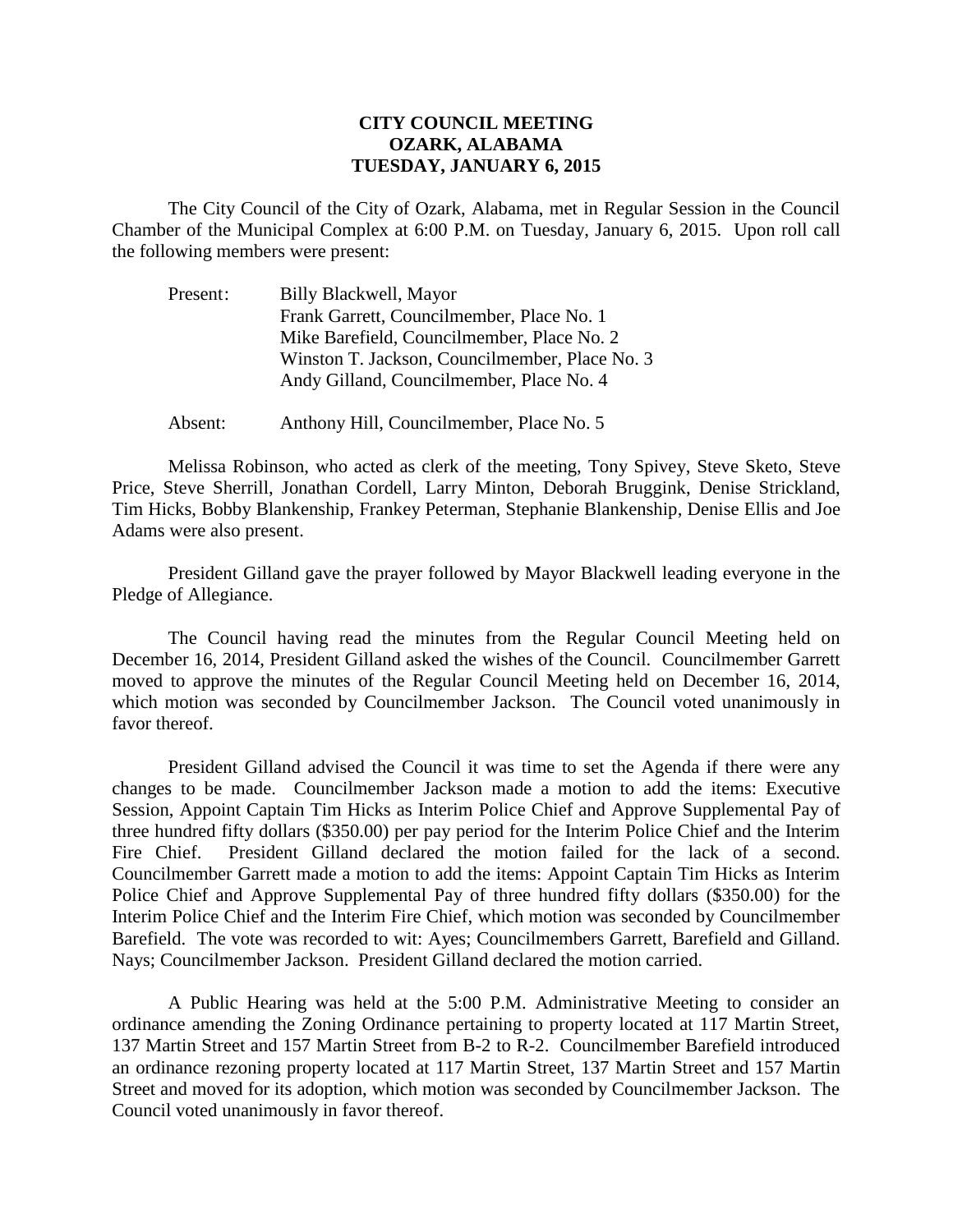## **COUNCIL MEETING JANUARY 6, 2014 PAGE 2**

Councilmember Barefield introduced an ordinance amending Chapter 9, ARTICLE II, Weeds of the Code of Ordinance of the City of Ozark, Section 9-27. Notification of Enforcement of Repeat Offenders and Section 9-28. Administrative Procedures. Councilmember Garrett made a motion to suspend the rules whereby immediate action could be taken, which motion was seconded by Councilmember Jackson. The vote was recorded to wit: Ayes: Councilmembers Garrett, Barefield, Jackson and Gilland. Nays: None. President Gilland declared the motion whereby immediate action could be taken on said ordinance. Councilmember Barefield then moved to approve said ordinance, which motion was seconded by Councilmember Jackson. The Council voted unanimously in favor thereof.

Councilmember Jackson introduced a resolution appointing a City Official to determine if a violation of a repeat offender of the City's Weed Ordinance and appointing an Administrative Official to hear appeals from the City Official if it is determined a violation has occurred. After a brief discussion Councilmember Jackson then moved to approve said resolution, which motion was seconded by Councilmember Garrett. The Council voted unanimously in favor thereof.

Councilmember Garrett introduced a resolution Confirming the Cost of a Weed Lien on property located 178 Rowe Court. Jonathan Cordell, Building Official, informed the Council the nuisance had been removed at a cost of four hundred fifty dollars (\$450.00) which by this resolution would be put on the tax records of 178 Rowe Court to be collected at the time the taxes are paid. Councilmember Garrett then moved to approve said resolution, which motion was seconded by Councilmember Barefield. The Council voted unanimously in favor thereof.

Melissa Robinson, Personnel Director, presented a proposed amendment to Chapter 11 of the City's Policies and Procedures Handbook, Section 11.5 Employee Anniversary Date. Sub-Section 11.5.2. Break in Service. Ms. Robinson explained this amendment would allow an employee who leaves the city's employment and meets certain requirements of the amendment to return to the city's employment and keep their original employment date. She stated that during the employee's break in service the employee would not accrue any benefits. Councilmember Jackson made a motion to approve said amendment, which motion was seconded by Councilmember Barefield. The Council voted unanimously in favor thereof.

Deborah Bruggink, Chief Financial Officer, presented a request for the city to participate in the State of Alabama's 457 Deferred Compensation Plan with Great-West Retirement Services and terminate services with Nationwide Retirement Solutions. Ms. Bruggink stated Great-West Retirement Services has offices in Montgomery and has licensed Retirement Plan Counselors who conducts group and individual meetings. She also stated in the last six (6) years a Nationwide Retirement Solutions representative has not personally contacted the city. After a brief discussion Councilmember Garrett made a motion to approve the request to participate in the State of Alabama's 457 Deferred Compensation Plan with Great-West Retirement Services and terminate services with Nationwide Retirement Solutions, which motion was seconded by Councilmember Barefield. The Council voted unanimously in favor thereof.